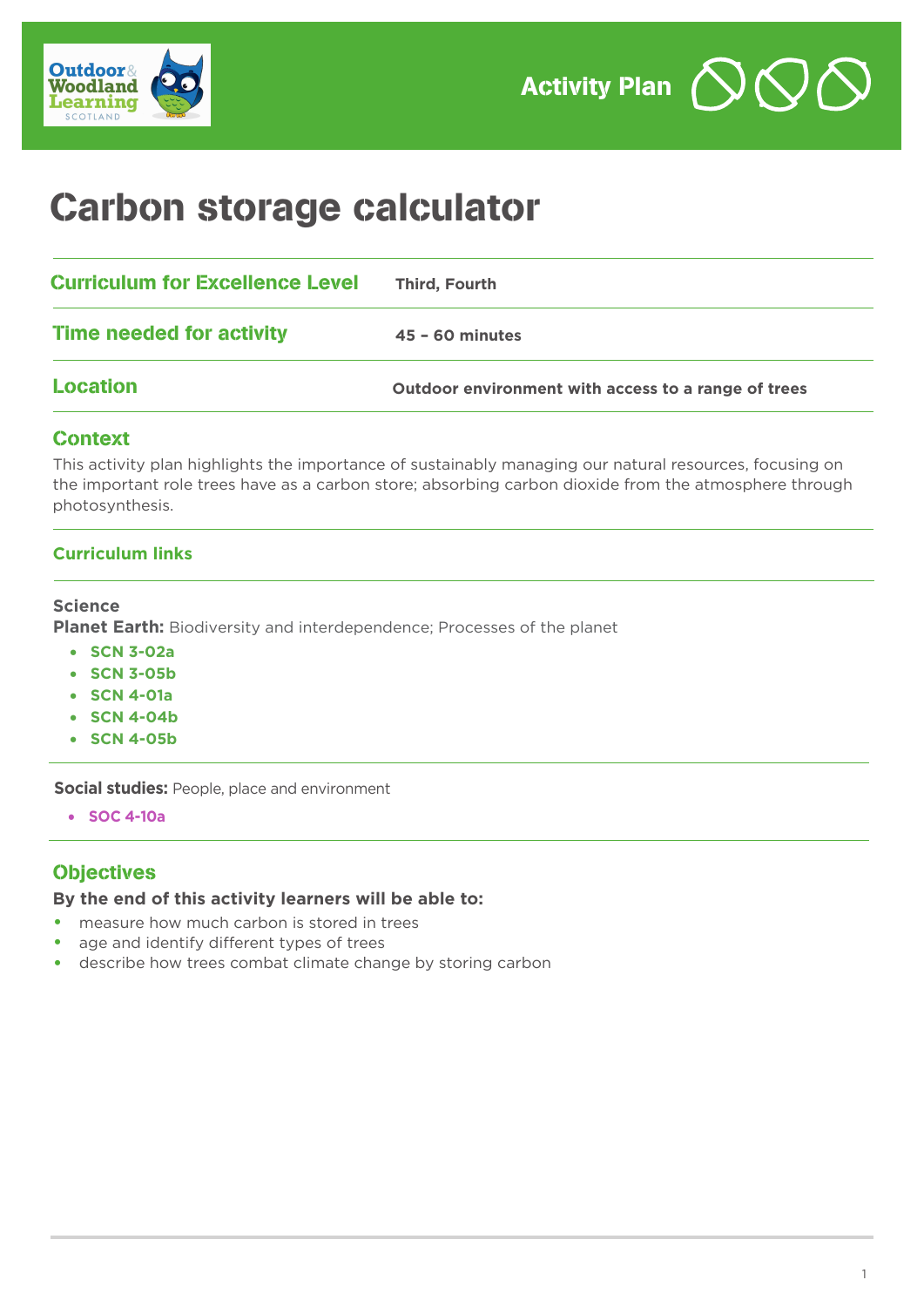



# Equipment and resources

- **• Information note Carbon**
- **• Resource cards Carbon equivalent**
- **• Worksheet Carbon calculator**
- **• Clipboards**
- **• Pencils**
- **• Tape measures**
- **• Calculators**
- **• Tree ID sheets, books or apps**

## What to do

Trees take in carbon dioxide from the atmosphere and store it as carbon in their trunk, roots and leaves. Approximately half of the dry weight of a tree is carbon. This means that trees are a carbon store and can help us to reduce the effects of climate change.

During this activity learners will identify tree species, work out approximate ages, calculate the dry weight and the amount of carbon stored in a tree.

Follow the steps on the Worksheet - Carbon calculator for up to three different trees as follows:

#### **1 Tree species**

Use identification sheets, books or apps to identify the species of tree.

#### **2 Measure the circumference**

Use a tape measure to measure the circumference of the tree at chest height (1.3 metres up the trunk from the ground).

#### **3 Age of tree**

Calculate the age of the tree based on the given growth rates.

#### **4 Dry weight**

Use the conversion table to convert the circumference of the tree into the dry weight.

#### **5 Carbon stored**

Use the dry weight to calculate how much carbon is stored in the tree.

#### **6 How do we produce this amount of carbon?**

Use the Resource cards - Carbon equivalent, to find real life examples of how we create the amount of carbon which is stored in the tree.

# **Plenary**

Relate findings for everyday examples of how we produce carbon.

Discuss what can we do to reduce the amount of carbon we produce?